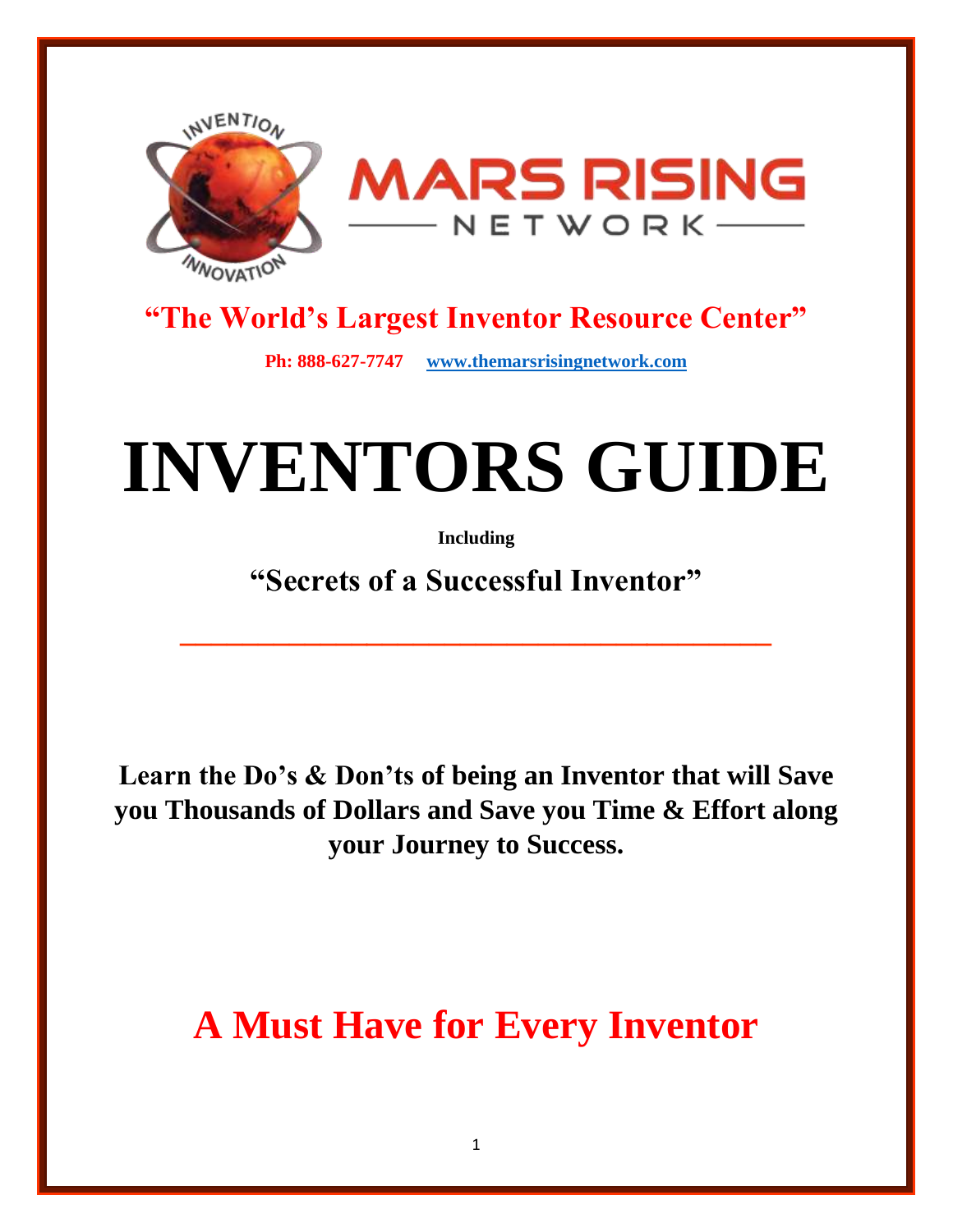

### **A Note from the CEO:**

**Hi Everyone:** 

**My name is Jeffrey Benson and I have been an inventor and business owner for 50 years now and I have always wished that I had a guide to help me when I first started. There is information out there however it is usually one sided and can be from a time in the past.**

**I really wanted to put together an Inventor Guide that would help every inventor make a better decision in today's world. As a seasoned and experienced inventor and business owner I have had inventions and products marketed in Magazines, Internet, TV, Retail Stores, Trade Shows, Swap Meets, Call Centers, and more.**

**Along the way I have learned a thing or two about the way things really work in the real world. It is great to dream of success however it is even better to make success happen.** 

**It is a path that we as inventors choose because we have a passion for our idea that came from a dream or came from real life with a real desire to solve a problem and to make someone's life a little easier and a little better and make some money at the same time. Maybe you have an invention idea or a number of invention ideas that are more important and make a real difference in the world.**

**Either one makes you a unique person. Being unique is even more important when you add the idea to your desire to make it happen and take that idea and turn it into a real product. That product could be a concept that needs to be developed or it could be a process or it could be a device that needs to be designed and engineered to become a product sold to the public.**

**Whatever your idea is, your goal is to make that idea come to life. The path along the way can be a perilous one so making it a well-considered plan of action is crucial. You really need to know what to do and what not to do when it comes to protecting your invention idea and the process of patenting. It is even more important to learn the marketing aspect of getting your invention to companies that are interested in possible licensing and paying you a royalty or manufacturing and marketing the product yourself. Everything is possible with the knowledge to do so. I wish you the best along your journey to success.**

**Sincerely;**

**Jeffrey Benson**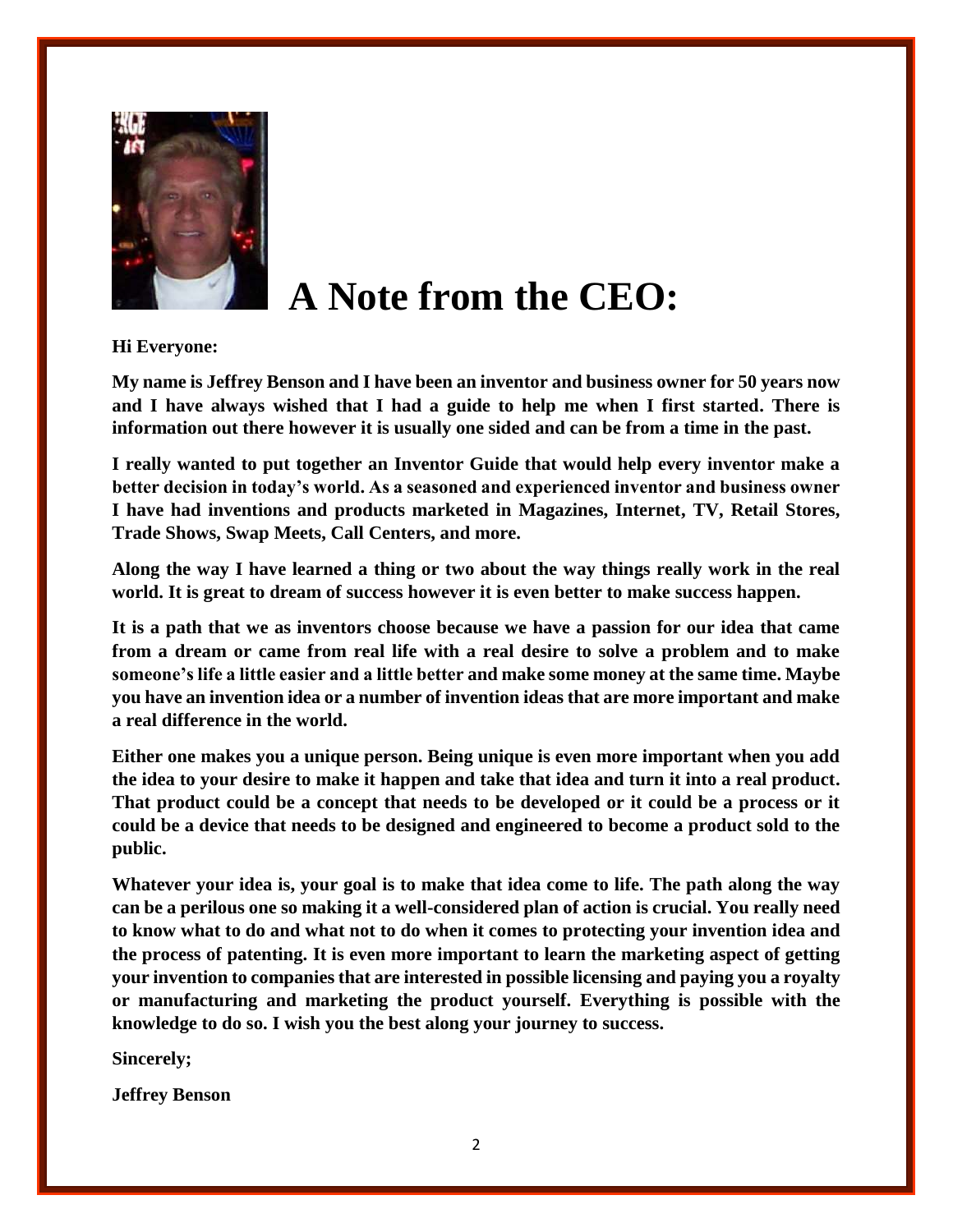## **"The Idea"**

**So you have an Idea……**

**How do you start?**

**First, when you have an idea for something you need to decide whether it is just a concept, or a process for something, or a device or apparatus that needs to be designed and developed into a real product.**

**Second, you need to establish if it has a market. In other words will someone buy it? Does the idea have mass appeal and therefore it would have a massive market or does it appeal to a more niche but smaller market.**

**Third, is the idea patentable? Making sure that your idea is patentable is very important because without that patent protection anyone can steal your idea and sell it. You need to start with a patent search to see if there is any prior art with the United States Patent & Trademark Office (USPTO). How to patent an idea is very important.**

**Every idea starts out as a concept……**

**If it is a process such as a method of doing something, or a recipe or formula then it has to be compared to other inventions of the same sort through a patent search. If the search is positive then you can patent your idea.**

**If your idea is a phone app for instance you can patent the app as a process. If it has a device connected to it then you patent both the design and functionality at the same time. However software code for the app cannot be patented but can be copyrighted. Once again a patent search is needed.**

**If your idea is for a device or apparatus then it is the design and the functionality that can be patented. This requires a patent search as well.**

**Every idea has to be marketed……**

**The goal of your idea is to hopefully make some money with it (in most cases) unless you wish to give it to the world for free.**

**Your end goal may be to license the invention for a royalty to a company that fits in the same industry as your invention or your end goal may be to manufacture and market the invention directly to distribution or retail.**

**Either method is possible with the knowledge gained by going through the process necessary to make the invention a real product that can be sold to the public.**

**The next portion is dedicated to that process……**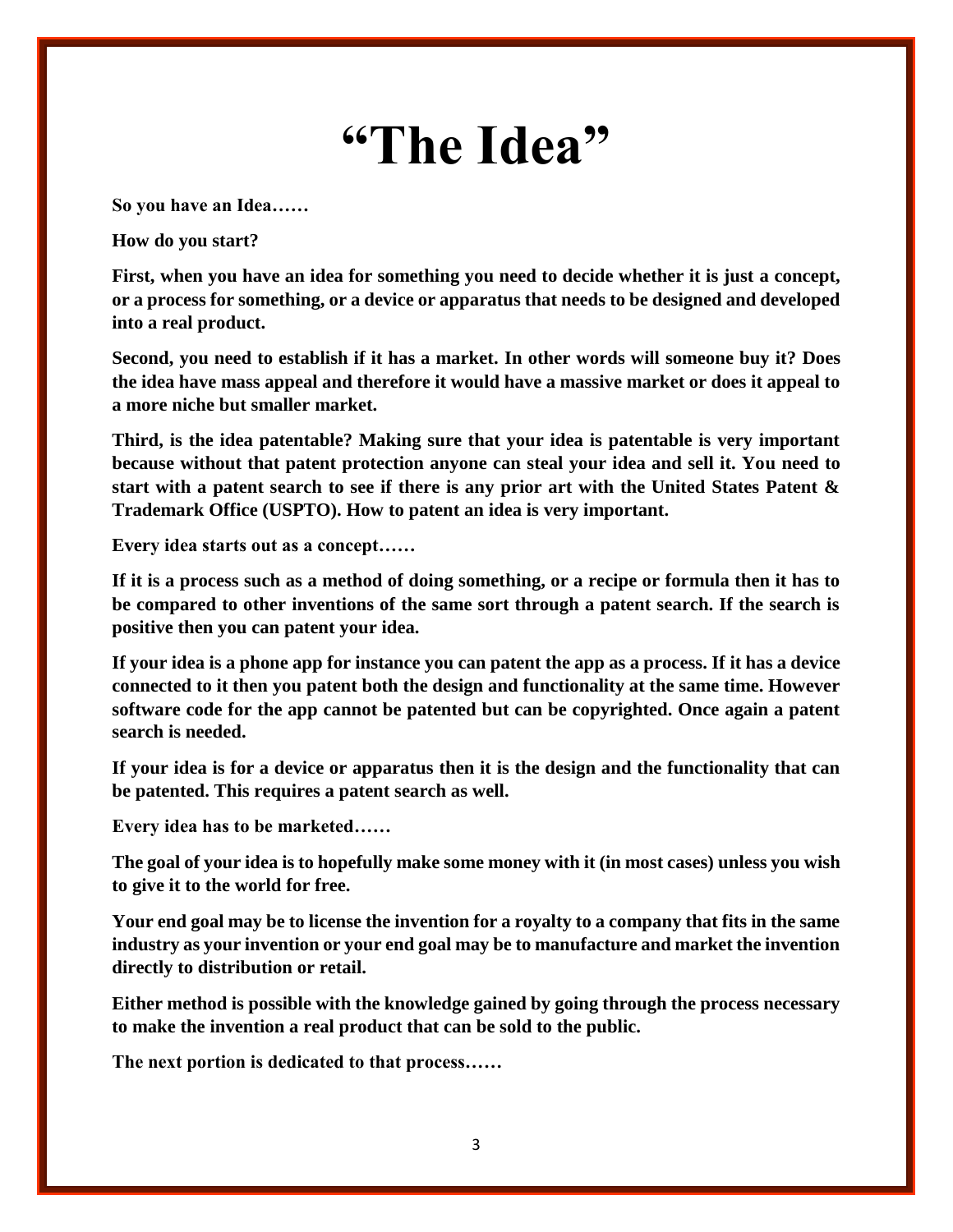## **"The Process"**

#### **PATENTS:**

**Once you have established that your invention is marketable then the next step is patent protection for your invention ideas.**

**There are a few patent processes that are important to know about:** 

**NOTE that this is not legal advice but only a basic overview and that a registered patent agent and or attorney should be consulted with.**

**Provisional Patent Application:**

**A provisional patent application is a great way to start because it is much less expensive and will give you 12 months to develop your idea into a real invention. It has a very inexpensive filing fee and requires a basic overview of the invention. It also allows you to be in a patent pending status during the 12 month period.**

**However, you need to file for a non-provisional utility patent prior to the expiration of the 12 month period.**

**Utility Patent:**

**A utility patent is a more detailed version of your invention idea with detailed drawings and a more detailed summary with a description and claims. A utility patent is for anything that has a functionality to it such as a device or apparatus, or process and method. The process can take 3 years or more unless you choose a fast track application which can be granted in less than a year. It is sometimes a good option if you need the patent faster for marketing purposes.**

**Design Patent:**

**A design patent is strictly for the ornamental appearance of something and not for the functionality of something.**

**Plant Patent:**

**A plant patent is for plants and biological ideas for a real world purpose.**

**Finding a Patent Agent is a subject that you need to be careful with. A registered Patent Agent is a must and doing it yourself is a big mistake. A registered Patent Agent means that they have passed the test by the USPTO and they are certified and registered to represent you to the USPTO. A Patent Attorney is an Attorney that is also a Patent Agent.**

**The costs can be expensive or inexpensive depending on how much research you do prior to choosing the right path. More on that in a bit as we go through the process.**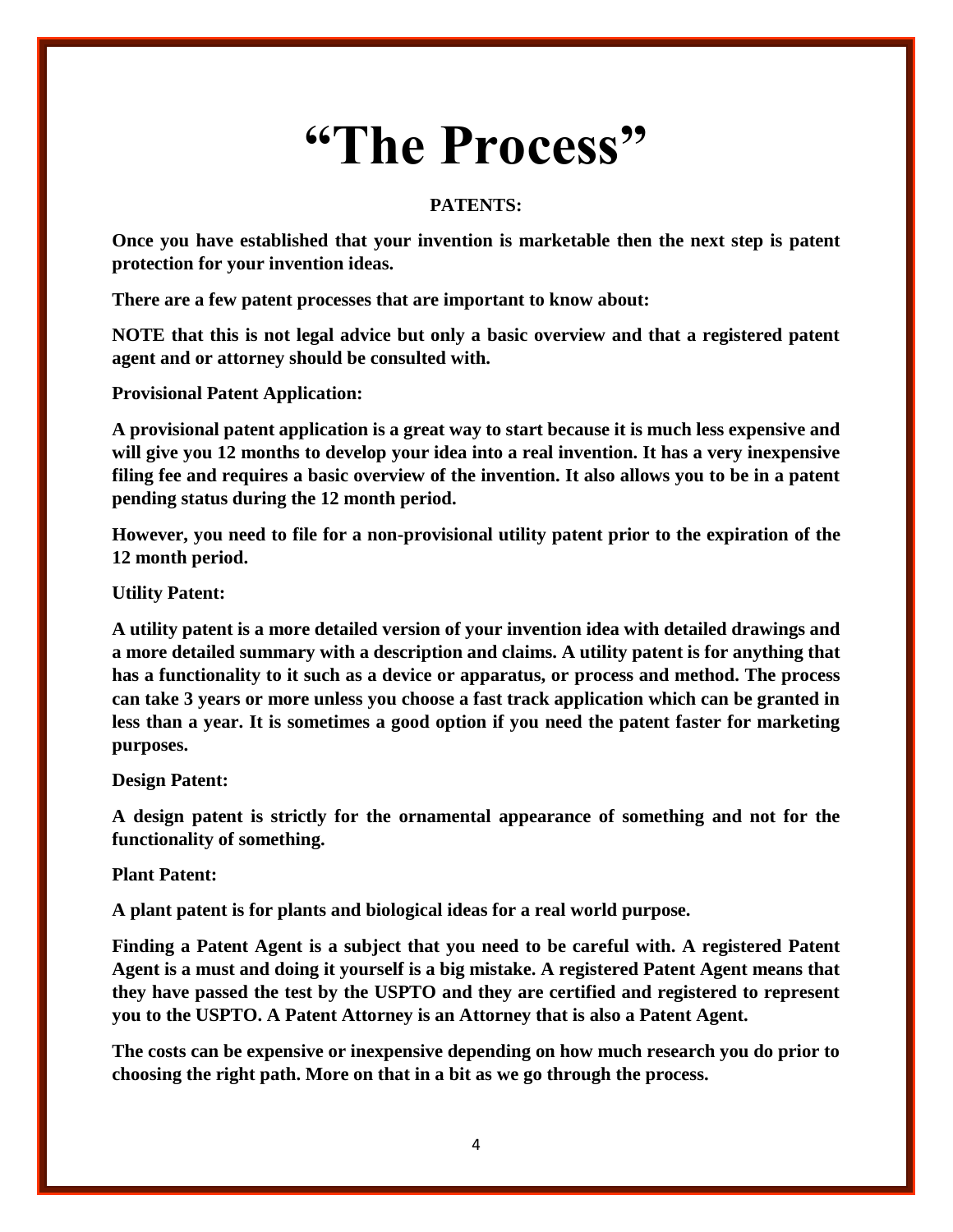**There are many Patent Agents or Patent Attorney's all through the United States. I can only tell you of my experience and I want to pass that onto you.**

**A patent search is always first and that can range from \$1000 to \$3000. This range is from a basic search with no opinion and a more complex search with an opinion.**

**Prices for Utility & Design Patent work will vary from (in my experience) \$6,000 to \$10,000 as an average. It can be much more than that in some cases. It can depend of the complexity of your invention but you need to get a number of quotes before you make any final decision.**

**Always make sure you do your homework meaning do your research and never settle for the first people you talk to. Patent work is only the first portion of the process so get the best price you can so you have money left for of the process.** 

**Every invention will cost you money so finding the right price is imperative. There is no such thing as someone paying for everything or doing all the work for you. If you want to see real success then you need to be the one totally involved with every aspect of the process.**

**Patent Agents are not necessarily designers or engineers. Some are but you need to find out if they have that expertise. If they do not possess that knowledge then find someone else that does. However the cost will be very expensive in many cases.**

**Once again you need to do your research to find the best process. Sometimes designing and developing your invention first is the best thing to do because you will have drawings from that work being done and they can be turned into patent drawings and the invention will be more detailed.**

**In some cases with an invention if it is a process then make sure you have the process in writing and in a step by step process so it can be detailed in the patent application.**

**If it is a phone app then that is much the same. Make sure you have a detailed process as to how the phone app functions so it can be detailed in the patent application.**

**If it is a device or apparatus you will need drawings and possibly 3 D renderings for the design work and possibly some CAD drawings to give a detailed patent drawing. The patent drawings are very important with this type of invention as they are connected with the claims and the detailed description and the preferred embodiment of the application.**

**All these portions of the application must be in order to fully establish the uniqueness and difference in the invention. All this tells the patent examiner everything they need to know when they are comparing your application to any prior patents in the USPTO record database.**

**If the search has been done correctly and the application has been done correctly then you should be fine and you may be granted a patent for your invention.**

**The Patent portion is only the first portion of the process. The next step is to market and possibly prototype your invention.**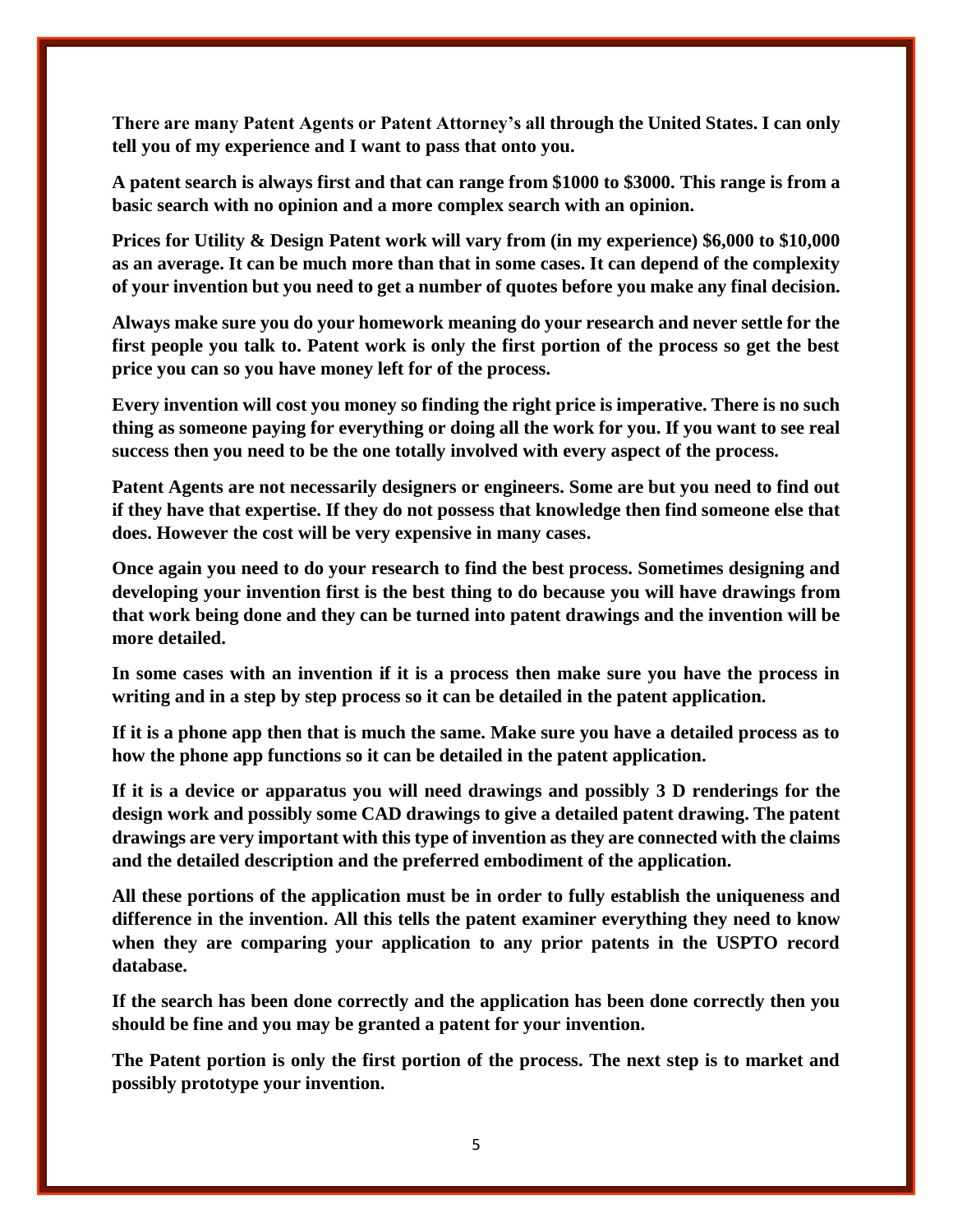## **"The Process"**

#### **MARKETING:**

**Once your invention is in patent pending status then you are ready to market your invention.**

**Be Careful of the Scams – Cons - Rip Offs**

**Marketing your invention is the most difficult portion of the process.** 

**If you think this is easy then you need to think about it again.** 

**If you think that someone will do all the work for you then you need to think about it again.**

**There are many invention help companies out there that will tell you they will present your invention to many different companies. This has NEVER been the case. I am sorry to all of those companies and I will not name them directly. HOWEVER you can tell who they are by talking to them.**

**REMEMBER: No one cares as much about your invention as you do……that is a fact.**

**This is the part of the process where you can spend a lot of money and get nowhere. Anyone who tells you they will introduce your invention to companies of interest is NOT being honest with you.** 

**Think about this: You pay a company money to make a brochure and such and then they tell you they want only 10% of your royalty if they find a company that is interested. This may cost you \$3000 to \$10,000. You usually enter into a long term agreement (1 or 2 Years) and you do not do anything. Now you are depending on them to do all the work. It sounds good but that is where the CON is.**

**This is the famous SCAM. It costs a lot of money to pay someone to make the calls, submissions, mailers, and emails to those companies. They have many other clients that they claim to do all the calling for and such. The key here is whether they will actually show YOU who those companies were. I have never heard of a company telling you and more importantly showing you which companies they called on.**

**For a 1 or 2 year agreement it would cost them more money than you paid them to pay a person to introduce your invention to interested companies. It is financially impossible to do that. So do they lie to you? ………YES, they lie to you………plain and simple.**

**I am sorry to disappoint you but it is all a SCAM.**

**YOU are the best person to market your invention. You can find a sales representative or licensing agent but they are few and far between. If they wish to represent you then they may charge a small set up fee to find a company of interest and they will usually take a 25% to 50% portion if your royalty. Now that is real and if it doesn't work out then you are not out a lot of money.**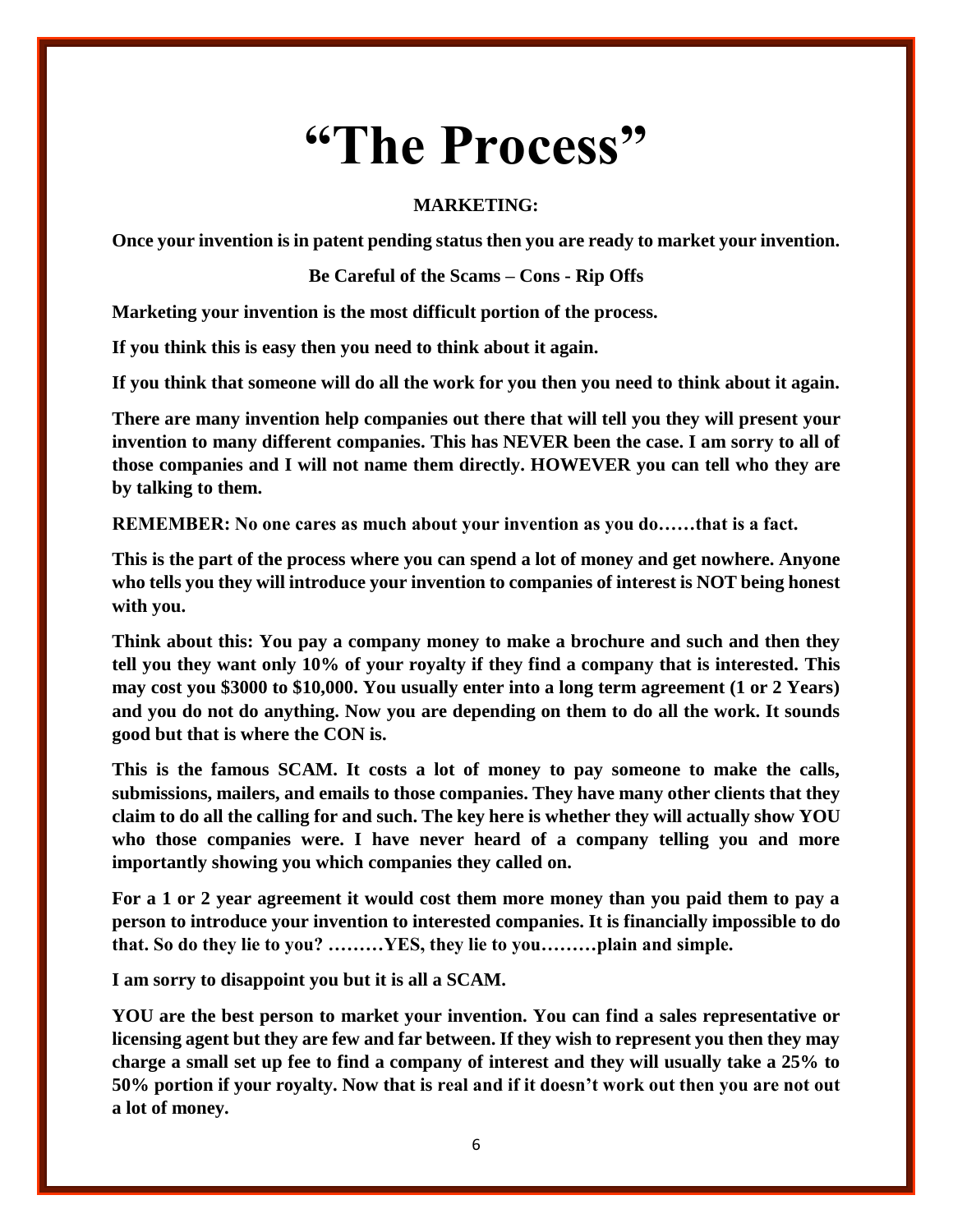**In order to properly market your invention you will need the initial design work you did for your patent work. It depends on how far you went in the initial steps but usually you will need 3D Renderings from the initial drawings. This makes the invention idea come to life in full color. They are the images you will use for a brochure. This process takes the place of having a real prototype. If you are in patent pending status and you have good 3D Renders with a presentation brochure, then you are ready to market your invention.**

**A brochure is fine as a basic method of presenting your invention however there are even better methods to add to the brochure.** 

**An animation video is great to really bring the invention to life and in many cases can show the functionality of the invention much better than just a brochure. This is very important with a device or an apparatus because it makes everything about it stand out and helps the viewer understand the invention in a more detailed way. It can also be connected with YouTube and be marketed on the internet in a much more effective way. Videos are highly desired by everyone.**

**A website is imperative in today's world. A website can be marketed in so many ways on the internet organically, with social media, advertising, and more.**

**Using all three components are crucial to having a successful marketing program.**

**Finding the right people to do all of this is also imperative. If you do not do your research you will end up paying way too much money for everything. To do all three you could spend anywhere from \$3000 to \$15,000. That is why it is so important to find the people to do the work for you. Also make sure that all the three components are tied into one another for a good experience by all the people who see your presentation.**

**In many cases you are not able to make an actual physical prototype of your invention because they can be expensive. That is why the big 3 components are so appealing and can be as effective as a prototype depending on what type of invention it is.**

**If you have a phone app for instance the concept of the phone app makes a great presentation. Phone apps can be expensive to code however if you do your research once again you can find someone who can do it for a small fee. This is great for a brochure, video, and website. You do not need an actual working app. If you want to do one then that would be that much better.**

**Trade Shows are probably the best way to introduce your invention to manufacturers and distributors. You can meet hundreds of companies at one Trade Show and you do not have to exhibit at the show. You can come in as an attendee and use your brochure to send them to your website and see the video and everything about your invention.**

**Marketing your invention to companies of interest can also be done by using a business database and locating the proper manufacturers and distributors. This is a process that you can do but you need to make that commitment to contact them on a consistent basis. I have personally had success with this method as well as Trade Shows.**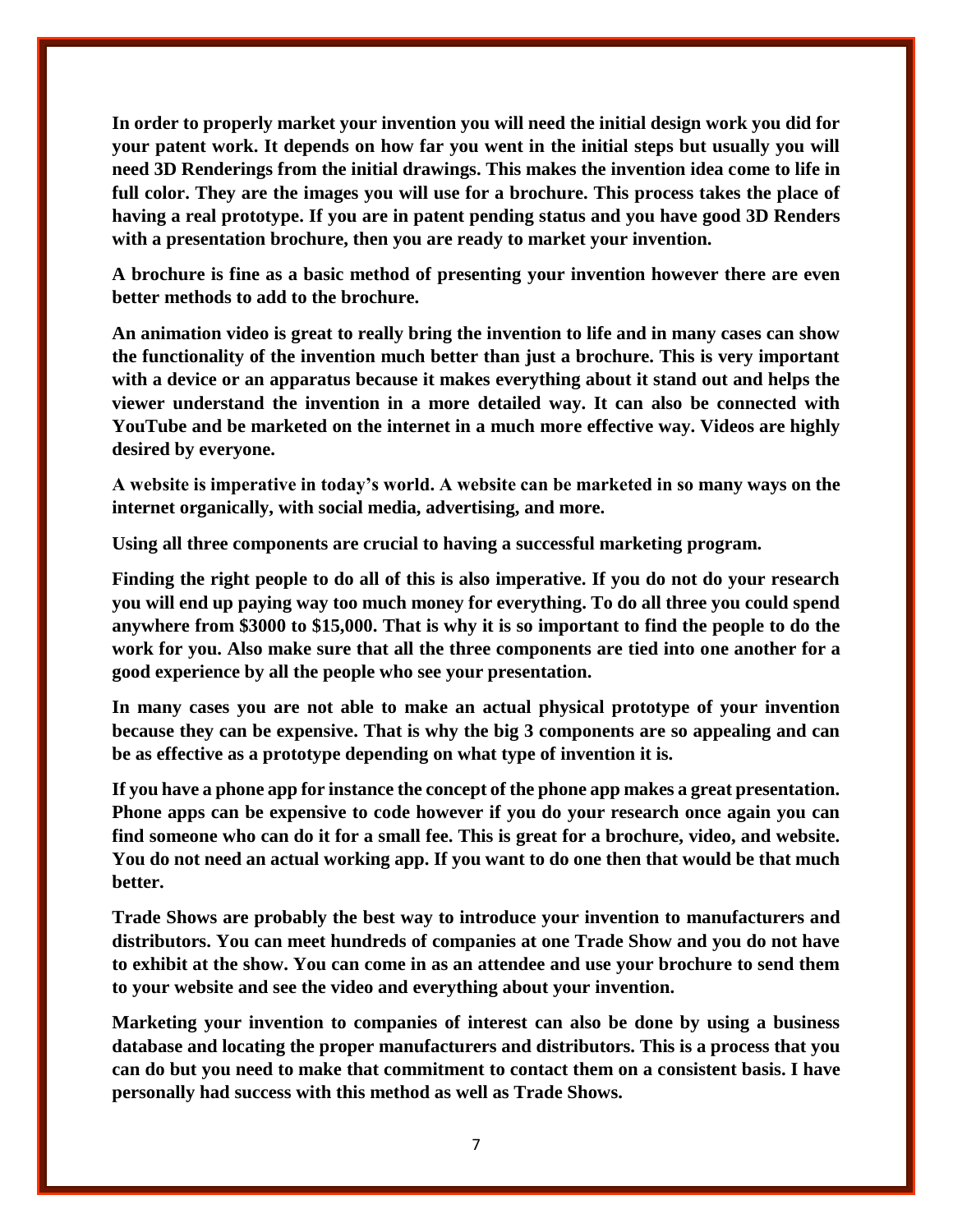# **"Prototyping"**

**Once you have your presentation brochure, video, and website completed you are well on your way to presenting your invention to companies. At this point you should have spent between \$10,000 to \$20,000. That is about right at this point. You do not do this for free.**

**Hopefully you had the money to do all of this to get to this point however many people do not have the cash to do that. Maybe you financed as much as you could and you were able to finish all the necessary steps of the process. If you have the money then you may want to consider a prototype.**

**A prototype for a device can cost from \$2500 to \$100,000. I know that is quite a range but there are many boutique engineering shops out there that charge huge fees and there others that are better priced. Either way a prototype will test all of the design work originally done because to make it actually work it may require some design changes. This is very typical so not worry about it when it happens.**

**As to a phone app, this is a prototype that can be done for \$5000. However many of these boutique shops out there will tell you \$50,000. Once again do your research and be patient when searching for the right company. There is no point in trying to speed up the process and having it cost you more money than needed.** 

**Remember that when searching you may need 2 or 3 different people to do the work in order to make the prototype function properly. You will need engineering, electronics, software, hardware, firmware, 3D printing, CNC work, and possibly more. Your prototype is typically made up from plastic and or aluminum. These are the least expensive and can be CNC'd.** 

**Prototyping is the best way to market your invention if that is possible. Representatives from manufacturing or distribution will always be more attentive when they know you have an actual prototype.** 

**Most manufacturers will look at an invention but ask you if you have a prototype or they will want to charge you to build one. In some cases this may be a good way to get a prototype built.** 

**If you tell them that you do not have the money to build one then that is the point at which you want to find their level of interest. If they are interested then you need to negotiate a licensing deal.**

**That is where they will pay you a royalty for them to manufacture and maybe distribute the invention that will become an actual product.**

**Licensing is usually the goal of an inventor. The reason is simple. It takes some money to develop a product to be sold on the shelf. However there are ways to get around that cost. We will get into that portion of the process on the following pages.**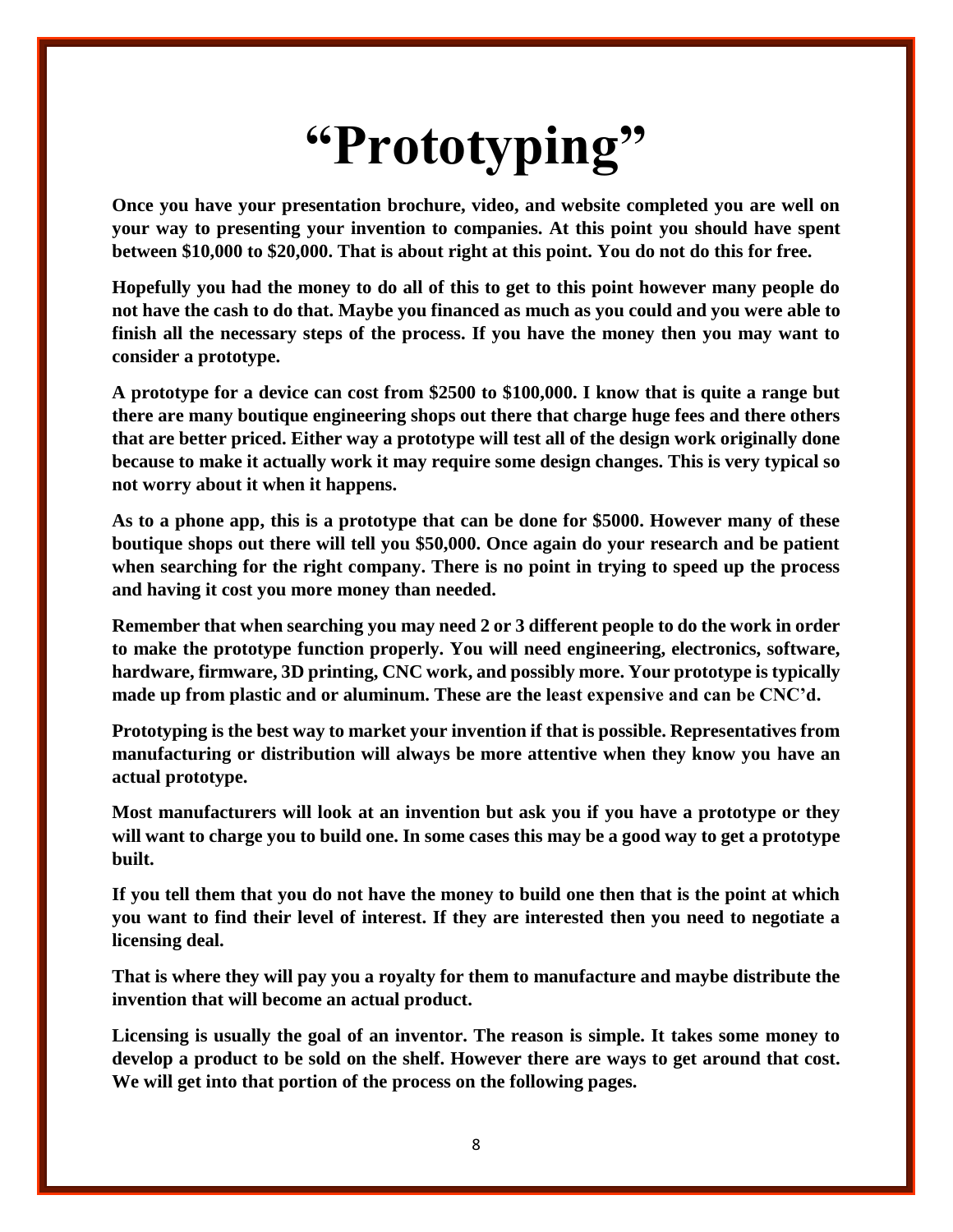## **"Licensing"**

**Licensing is the most appealing method of making money from an invention.**

**This is always the most difficult and challenging portion of the process.** 

**Companies are always looking for new products to manufacture and distribute. There are manufacturers that are distributors and those that are only manufacturers. There are distributors that are also manufacturers and distributors that are only distributors.**

**To license an invention or invention idea you must have all of your ducks in a row so to speak. In other words you need to have your patent filed, have your marketing materials such as a brochure, video, website and possibly a prototype finished and ready to present.**

**Most inventors think that they should go for the largest companies such as Proctor & Gamble, 3M, Home Depot, Johnson & Johnson, GE, Philips, and so on. These are conglomerate companies that are huge. They operate in a different universe to say the least. To approach any of these companies you need to have a Granted Patent. That is why if you file a utility patent you may want do a fast track to establish the Granted Patent quickly.**

**These companies have their own R&D departments and create their own products from scratch. It is always possible to get your invention into one of these companies however it is highly unlikely and it should not be your focus. If you want to do an invention submission with them then do so but do not stop what you doing.**

**The vast majority of companies are more to the medium size companies and they are always looking for new products to gain an edge in the market. Those are the companies that are more interested and have a budget that will allow them to invest into a new product. These are also the type of companies that attend trade shows and can be contacted much easier by phone and by mail.**

**If you find a company that has an interest then you need to negotiate a licensing agreement. This is a very important portion of the process. Typically a company is willing to pay a royalty on the type of product being presented. If you have a product that is purchased over and over again then the royalty could be higher. If you a product is purchased one time and will last a long time then the royalty may be a little lower.**

**For a product that is a fit for TV for instance the typical royalty is from 1% to 4%. The reason is that it is very expensive to buy TV spots and it is a tighter profit margin. If it is a more retail oriented product then it could be from 5% to 10%. A 5% to 7% royalty is the most common. It is also important that the royalty is paid based on the selling price of the product and not on the net profit.** 

**It is also important whether you want to sell the product outright for a lump sum, or a small sum up front with a continuing royalty, or just a continuing royalty. It is best to find an attorney to help with the negotiation process.**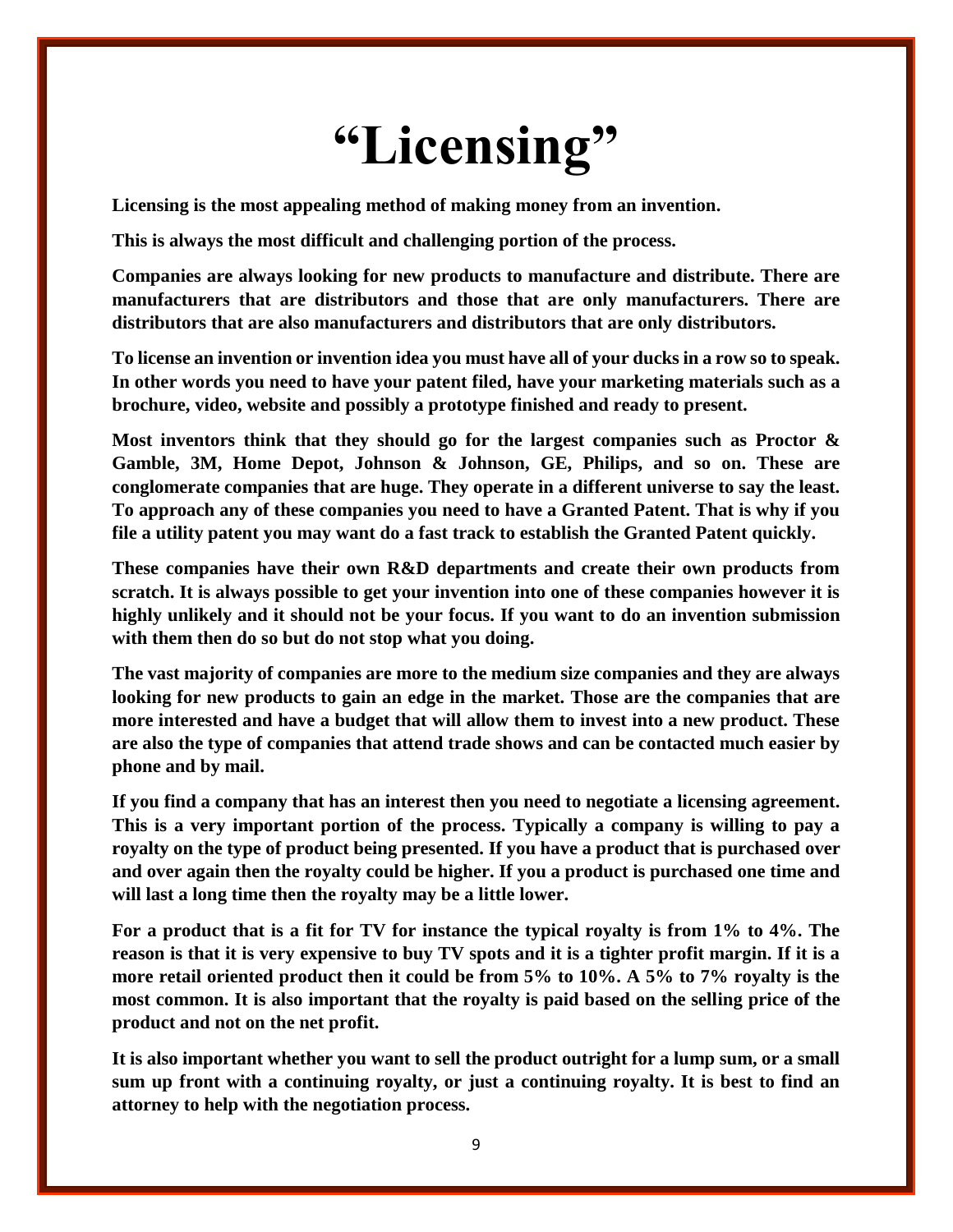**To make contact with these companies it can be difficult however it can also be easier having the proper information and knowing where to get it.**

**You can obtain a business database from numerous companies in the USA and pay a fee for that information. Business contacts can be expensive however the best way is to be very specific as to what you need to have. For example if you have a kitchen device you will need kitchen gadget companies to present to. Let's say there are about 1000 of these manufacturers in the USA. That database may cost from \$500 to \$1000.**

**Once you have the database then you would have the information need such as the address, phone, website, and contact name, although it is usually the owner or CEO. You need to make the phone call and ask for the proper person who is in charge of new products. That way they will be expecting you to send them your invention information. This is a very effective way to make contact and to present your invention to that company.**

**You have to understand that any company does not want to pay a royalty but they will if the product fits into their marketing and sales scheme and they see it as a hit for them then they will offer you an opportunity for a royalty. Just remember you are also offing them an opportunity to make more money with your invention. It is not a one sided issue and you need to make sure they know that. If they have a true interest then press it as far as you go , however, make sure that you make the deal.**

### **"Manufacturing & Marketing Yourself"**

**Manufacturing and marketing yourself seems like an impossible thing to do but is really isn't in many cases. The reason you want to license a product is because you do not have the money to do it yourself and you also do not have the expertise. However this does not stop many of most successful inventors. If you look at Shark Tank for instance there are many inventors out there that are making money with their product and have spent a lot of money getting there. If you have a product that does not need an injection mold for instance you may be able to have it manufactured very inexpensively and just make a few to start. Factoring is an important part of this process. Factoring companies will finance the purchase order of any viable retailer or distributor.**

**If you have a real manufactured product you can go after purchase orders from retailers. If you have the factoring company of your choice set up now you can fulfill that purchase order. They can drop ship directly to the retailer warehouse and they will receive it. Once it is received the factoring company is notified and then they pay the manufacturer. They will also pay you a portion of your profits. When they get paid they pay you the remainder of your profits and keep the 3% to 9% of the remainder.** 

**Factoring is a very effective method of financing a new product. There are many of the larger companies that use factoring to save their cash flow or to increase their cash flow. Always make this method a real choice along your journey as it can be a great option to make more money from your invention and new product.**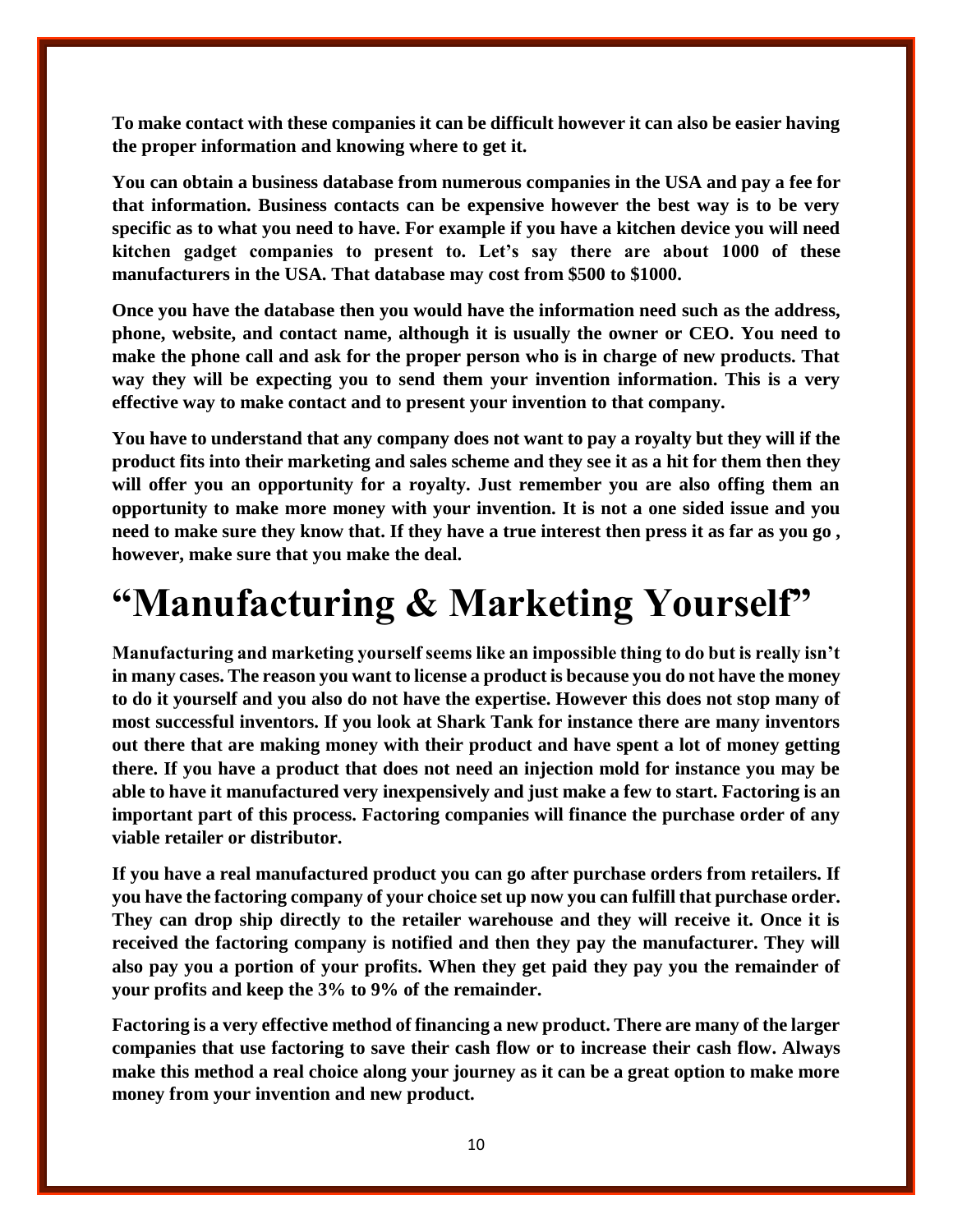## **"Trade Shows"**

**Trade shows are an important part of the process and you can see more success from them than anything you do.**

**Most inventors think you have to exhibit at the trade show however that is not always true.**

**If you choose to exhibit and pay for a booth you need to have either a real product from a prototype or that has been manufactured or you can make the presentation with your brochure, video, and website. However the later scenario is not recommended.**

**You can also attend the show and take your presentation materials with you. This is not highly encouraged by the trade show but is a way that I have personally used and it has always worked well.**

**Many shows are open to the public and these shows are easy to get into and move around. If you attend the trade show then you have chosen the correct trade show that will have the type of manufacturers and distributors that could be interested in your invention. These shows are usually large and can have hundreds of companies attending. It is more effective than mailing or calling to be sure and it is a good bet that you find a few companies that will have an interest.**

**Public trade shows are good however many of them are not open to the public and are closed shows available to buyers only. Here is a little secret of mine that has worked very well. You need to create a company of your own and be the buyer for the company, here is how it works:**

**I call this an enterprise company…..you have to use your first and last name in the name of the business. IE: Bill Jones Enterprises – Jim Jones Pet Products and so on.**

**Next go: [www.irs.gov](http://www.irs.gov/) choose the "create your EIN number" or "create the employer ID" You can type in your company name and all your contact information along with your social security number. The IRS will create the EIN number for you in a matter of minutes and email you the certificate. Print the certificate and go to your bank and set up a new business account. It really is that easy.**

**Next you need to get a resale number. Now that you have your company set up you need to go to your State Equalization Board on the internet and put in your company information and choose manufacturing, distribution or retail……primarily retail. They will give you a resale number the same way the IRS gave you the EIN.**

**Now you have a real business with a resale number. This will allow you to go those closed shows that are for buyers only and you will have an even better opportunity to talk to companies than ever before. There are shows that are closed to buyers if you are not a member of their industry association. With those you may have to join the organization for an annual fee. That is a decision you will have to make if you want to attend that show.**